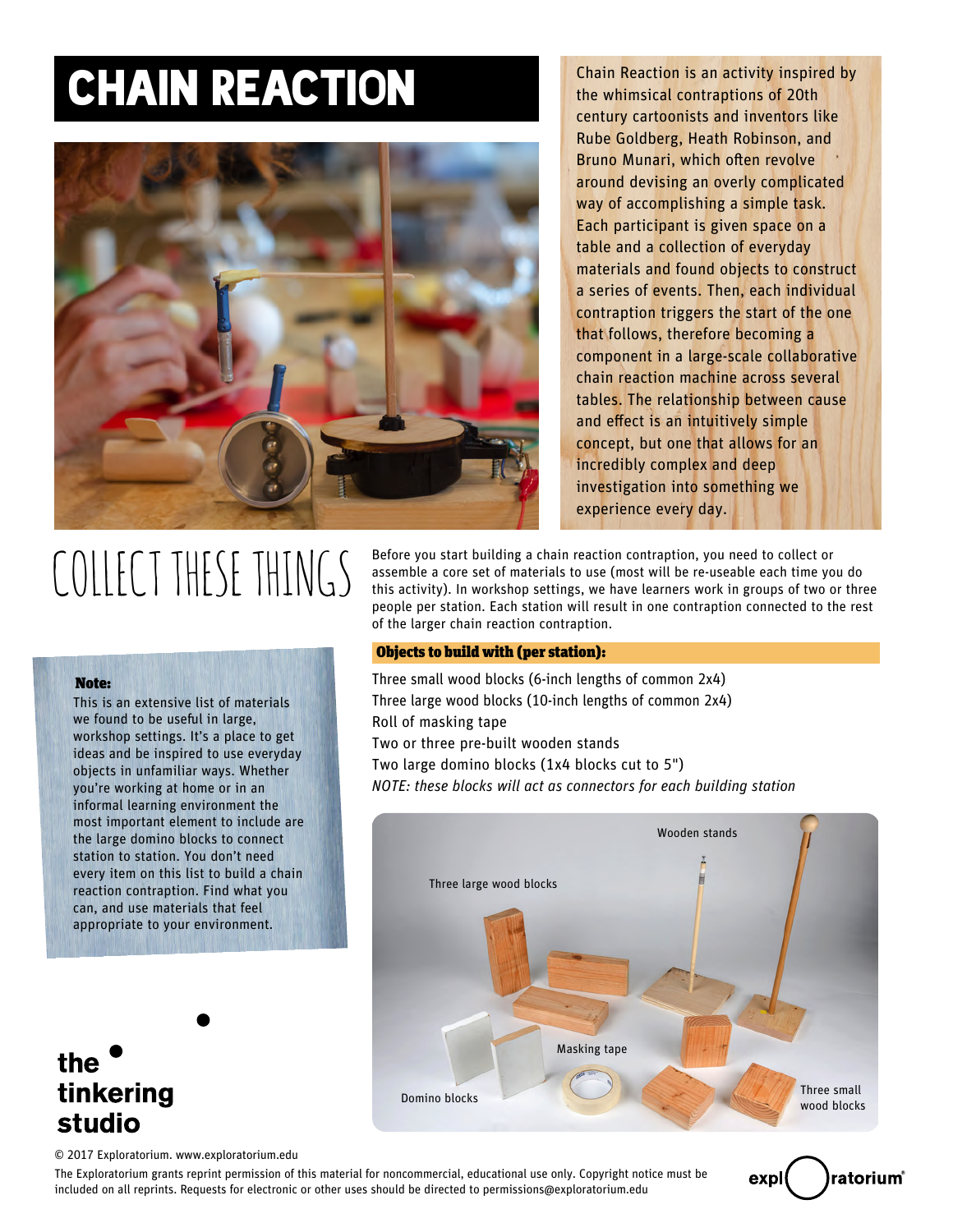#### Objects to build with (in general):

Scrap cardboard Zip ties Different types of string and fishing line Electrical tape Steel and copper wire Rubber bands Large paper clips Wooden clothespins Straws Skewer sticks Pieces of wood or scrap building materials Screws, nails, thumbtacks Variety of dowels Many more large domino blocks Weights (such as metal nuts, fishing weights, or washers).



#### Tools (in general):



Hot glue guns Glue sticks, scissors C-clamps Wire cutters Hammer Drill and drill bits (range of small to large) Driver bits Standard and phillips head screwdrivers X-acto knives Box cutter knives Hacksaw Multimeter

#### Motorized and electric parts (in general):

A slow moving motor for each station plus extras 1 battery pack for each station (4x AA) plus extras 3 alligator clip leads for each station plus extras Roll of hook-up wire Dissected and working electric toy parts Other circuit board components Roll of tinfoil Roll of copper tape and/or other craft materials that conduct electricity



Chain Reaction tinkering.exploratorium.edu Page 2 of 10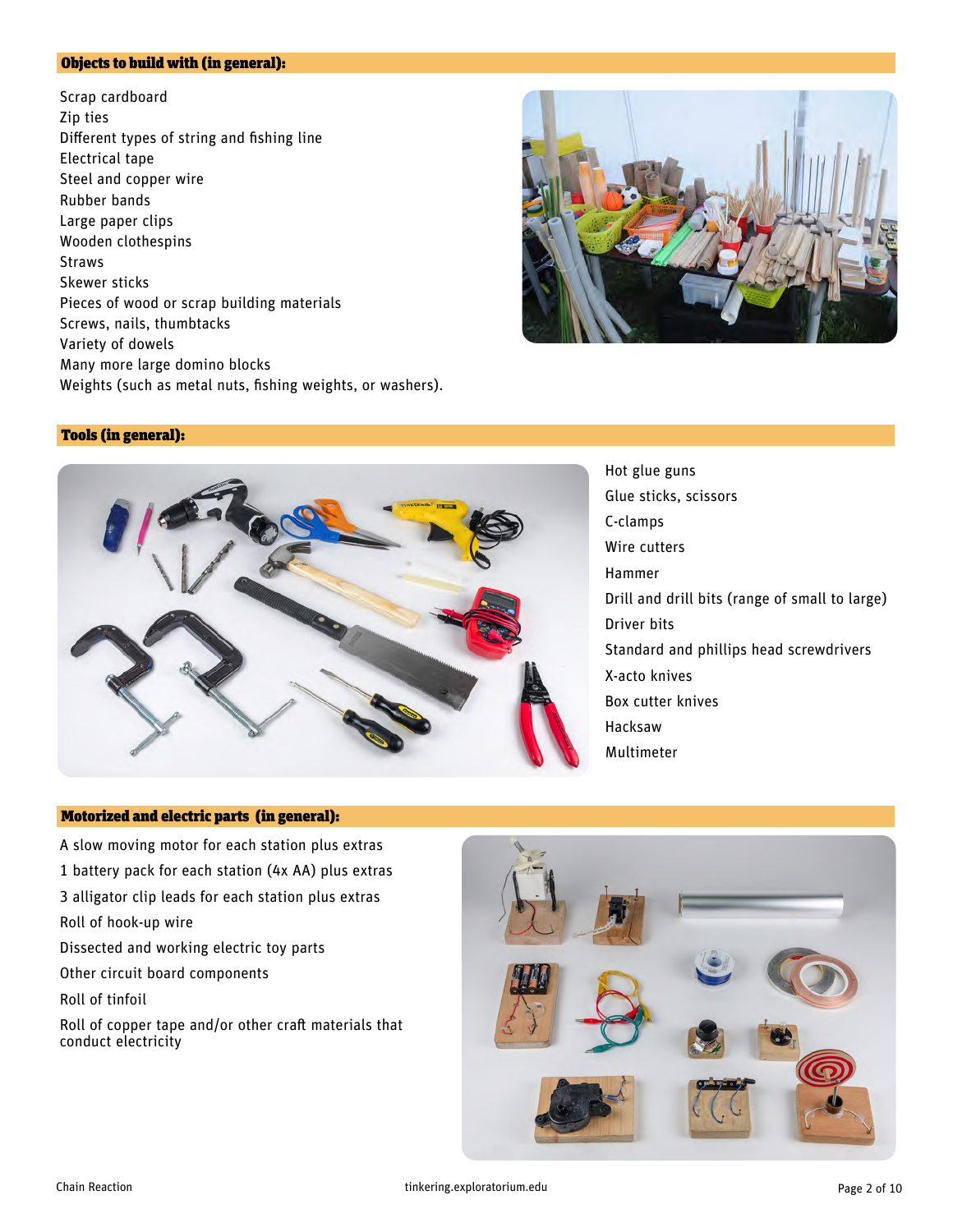#### Objects that roll, bounce, or move:



Wooden balls (various sizes) pulleys Kinetic toys and models Balancing toys Large and small marbles (5/8" to 2" diameter) Plastic and wood ball tracks Hot Wheels® tracks or Haba® wood tracks Rubber balls Tennis balls Ping pong balls or Wiffle® balls Metal ball bearings Wheeled toys

#### Objects to decorate, embellish, or personalize:



#### Objects to inspire:



#### Flyswatter

- Ping pong paddle
- Marble toys
- Balloons
- Musical toys (like xylophones, tambourines, and small bells)
- Short lengths of copper pipe
- Magnets
- Metal measuring spoons
- Plastic spatulas
- Funnels

...and any other unusual object that might be found in a kitchen, craft store, thrift shop, or garage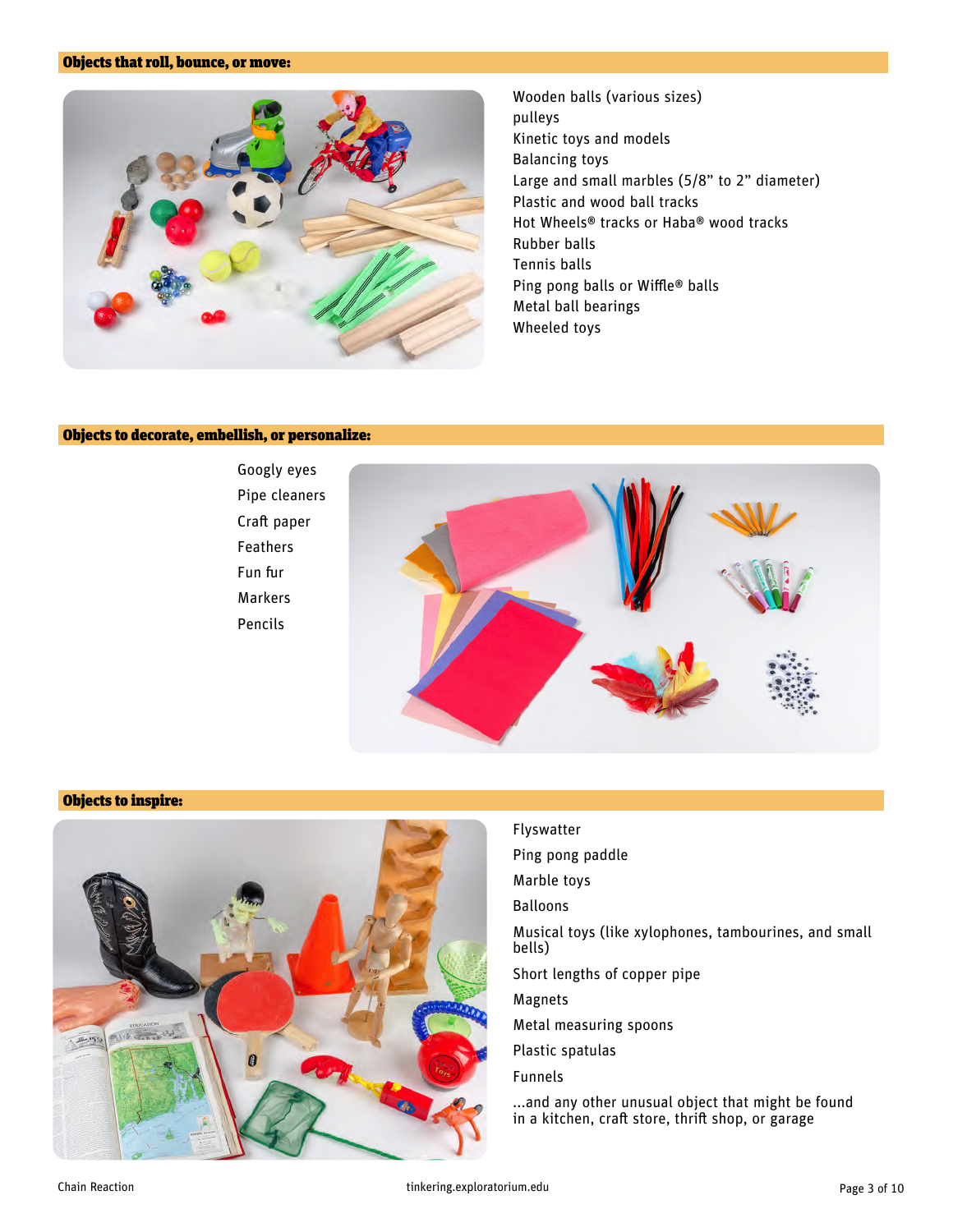# THE SETUP

Arrange your tables end to end so that each pair has space to work. (NOTE: we use 2.5'x5' tables where 2 pairs work at each table.) When working with a large group we create a snake-like table configuration across the workshop floor. Creating a varied shape with your table will keep the chain reaction dynamic and energetic. The stations on either end of your configuration will be the starting point and the finale.





Large, falling dominos trigger the connections between each station. Each contraption will result in pushing over a domino at the end of its station (the output), causing the start of the next contraption (the input). Place the large domino blocks in the input and output sections of each table so your setup can be introduced to participants

We found it important to provide a starting point that serves as initial inspiration and helps get ideas flowing at the beginning. It can be intimidating to walk up to an empty table and be told "make whatever you want!" Here are a few ideas that have worked well for us.



Carefully choose an inspiring object for each station to build into their contraption. These objects can be mechanical, electrical, or thematic.

Choose a general theme to drive the narrative of the chain reaction, like "love," or "spring." Encourage participants to interpret the theme as literally or metaphorically as they want, and think of narrative scenes that fit the theme. It is helpful if you provide materials that support expressing ideas about the theme.

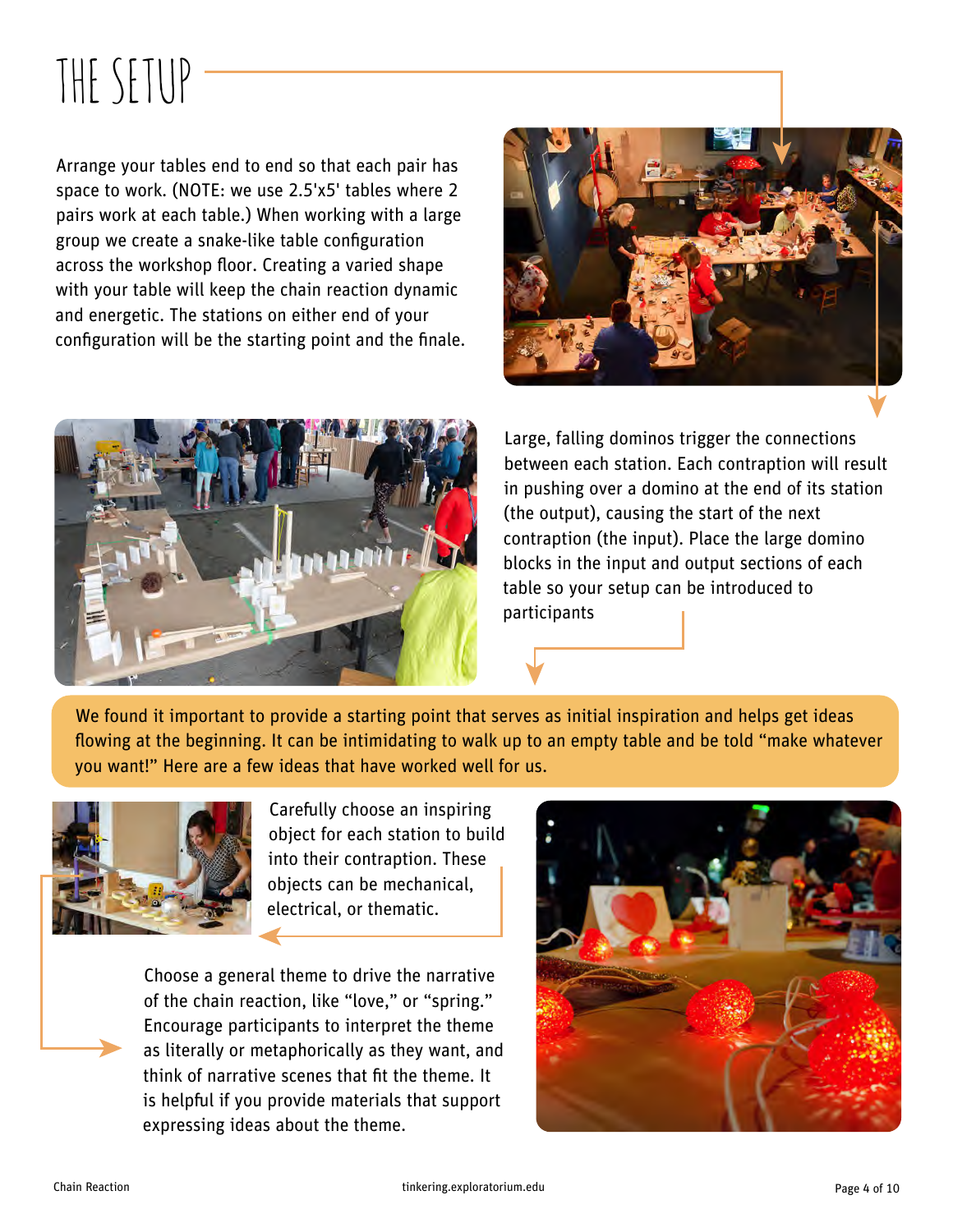#### Chain Reaction playing cards

*We have created a set of illustrations of inspiring elements, and turned those into a set of playing cards. Participants choose a random card and then work in small groups to create a story linking their elements together. This special deck is available for purchase from the Exploratorium store.* 





We put extra building materials and tools around the perimeter of the room on separate tables to allow each team to utilize their station as the place to build, test, and refine their contraption. Tool stations include a place for using hot glue, a place to cut and score materials with knives, and a place for drilling and sawing.

Finally, create an example contraption at one station, triggered by the input domino. Try to incorporate ways to demonstrate the tinfoil switch, a slow-moving motor, a ball rolling down a ramp, and

ultimately something that will set off the output domino at the other end. This example should indicate possible uses for the materials and objects, but not be so complex as to intimidate learners. The ideal example immediately suggests ways in which it could be improved!

### TRY IT Getting started

The path of every participant through this activity will be unique, so it's hard to give step-by-step guidance. Be open to the inspiration that comes from the quirky movement of a particular material or to trying an idea you've always wondered about but never tested.

Give yourself plenty of time to build and experiment. In the Tinkering Studio, we set aside 2-3 hours for learners to make individual contraptions at their stations, link them together, and set them off as one collective contraption.

Get familiar with your set up and materials. When working with a large group we start by showing the example contraption and setting it off, demonstrating the use of materials, the intended use of the input and output domino blocks, and the orientation of the room in terms of where the tools and materials are located.

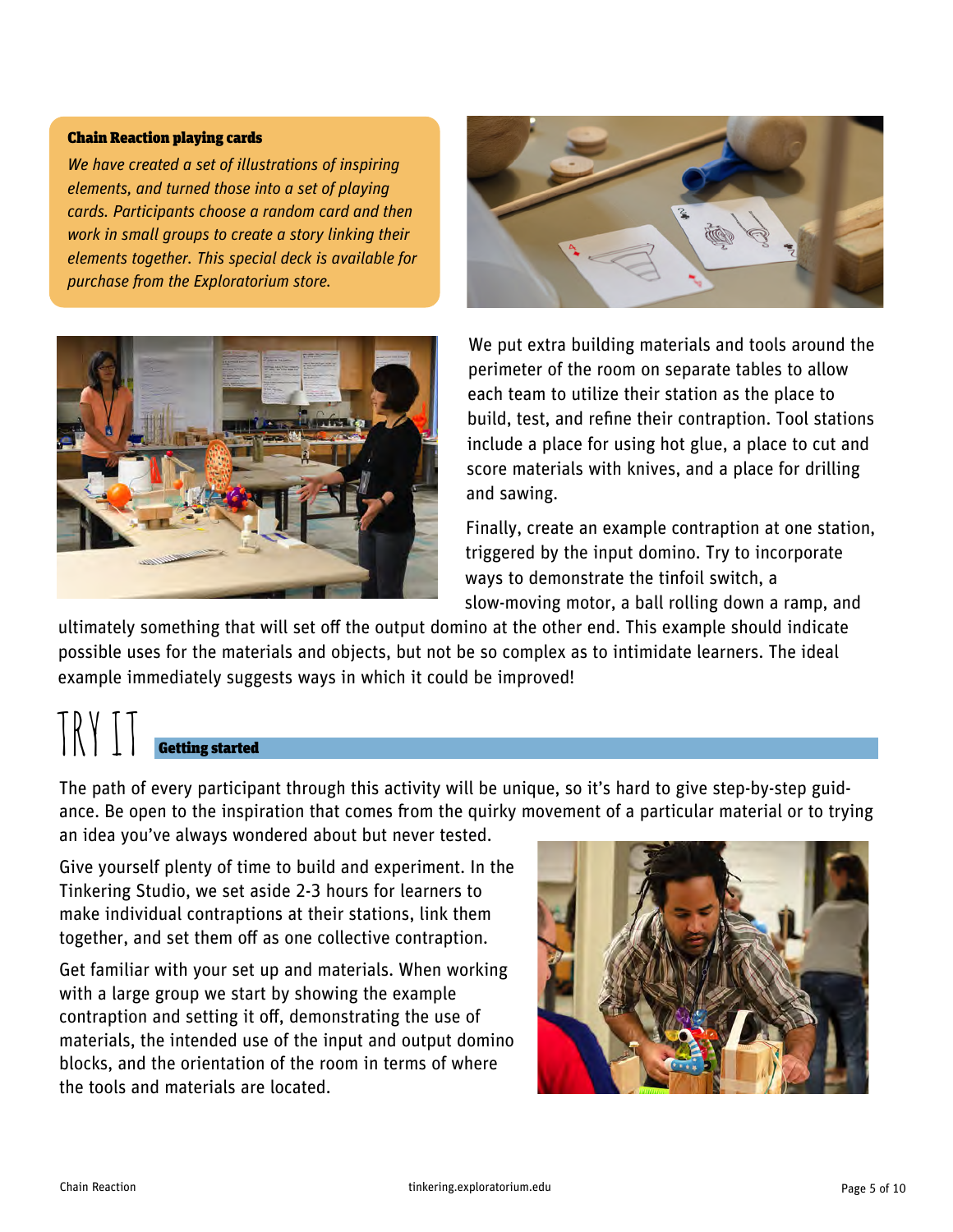There's no one right way to build your chain reaction. You can start with the input and work to the output, or vice versa. Some people start in the middle and build toward either end! Be patient as you build. Things will rarely work exactly as you expect them to on the first try. Iterate on your ideas. Test often as you build, and make observations and changes based on those tests.

As you build, here are some concepts you may want to consider incorporating into your chain reaction:

**Height** – are there ways to build vertical motion into your chain reaction? What could you build above or below your worktable?

**Time** – what can you incorporate into your chain reaction to slow down the progress from point to point? How can you use the space you have on the table to build tension between the connected elements?

As time draws to an end, learners can finalize their contraptions, finish making and testing, and prepare to set off the chain reaction. Before it is set off, we usually walk around to each station and ask the makers to describe what they expect their contraption to do when it is all set up and running. After looking at everyone's individual stations, we give five minutes for everyone to get their contraptions set-up and ready to go. We count down from  $10$  (" $10$ , 9, 8" etc...) and someone pushes over the first domino block in the chain, triggering the first station's contraption. It is almost guaranteed that everything will not work perfectly as the contraption starts to work. There will be times when you will need to offer some help to a reluctant mechanism or rolling ball by triggering a few things yourself. We try to pre-emptively take the sting out of this possibility by mentioning it in a lighthearted way and introducing the "magic finger," a helpful last-minute tool that everyone has to fix anything that might go wrong in the moment.

**Materiality** – how many different ways can you use one object? How can you use objects in other ways than the "normal" usage? Can you use a book as a ramp? A spoon a catapult? A metal cake pan part of an electrical switch?



# TAKE IT FURTHER

• *Themes*: It is fun to dream up themes for each chain reaction ahead of time in order to have appropriate materials on-hand for people to use in their contraptions. Themes that we have explored in the past have included TEXAS (for a group of teachers from Texas), LOVE (on Valentines Day) or Pi (for the annual Exploratorium Pi Day celebration).

• *Language:* We have also explored LOVE as a chain reaction theme using language as a starting point. We started the workshop by asking everyone to write down love-related nouns, verbs, and adjectives on individual index cards, and then pasted them around the room with everyone else's words. Each team chose three words that exemplify love, and built a contraption with that specific inspiration in mind. In the end, all of the LOVE themed chain reactions were linked together and set off. Machines included demonstrations of "Lovesick", "Humiliation", and "Passion".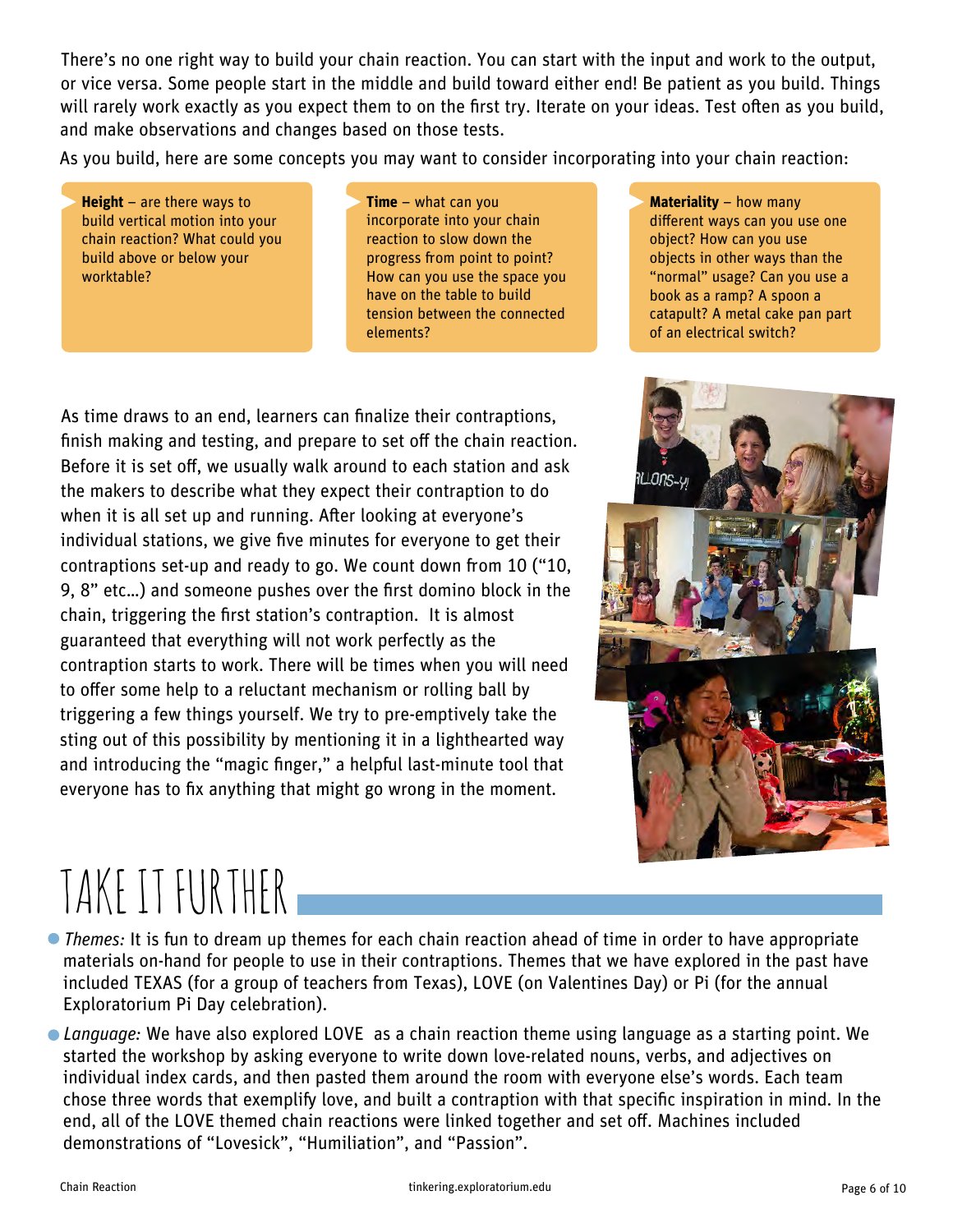## EDUCATOR ADDENDUM

#### **A note on our philosophy:**

The Tinkering Studio is based on a constructivist theory of learning, which asserts that knowledge is not simply transmitted from teacher to learner, but actively constructed by the mind of the learner. Constructionism suggests that learners are more likely to make new ideas while actively engaged in making an external artifact. The Tinkering Studio supports the construction of knowledge within the context of building personally meaningful artifacts. We design opportunities for people to "think with their hands" in order to construct meaning and understanding.

#### **Decisions and designs that support a tinkering experience**

**Tinkering Studio activities and investigations are designed to encourage learners to complexify their thinking over time. The** *variety of materials and variables available for experimentation allow for learners to enter at a point where they are comfortable*  starting, and then alter and refine their designs as they develop new ideas. Tinkering activities are often fun, whimsical, inspired, *and surprising.*

Rapid Prototyping: Chain Reaction is an activity that emphasizes the importance of "messing about" with the materials and challenges of the contraption. Ideas and constructions come together rapidly due to the informal nature of the activity and the time limit. Testing out a tentative idea, in the moment of discovery, is a value for the Tinkering Studio and a way to demystify the process of rapid prototyping.

Cross-talk and collaboration: Chain Reaction allows for collaboration at many levels; small teams form ideas for the individual contraptions, then collaborate at a larger scale when the individual contraptions are linked together. The idea of contributing your ideas to something larger than yourself contextualizes the elements in a holistic way, and allows learners to view a variety of different strategies and solutions to common problems.

Multiple starting points and outcomes: The whimsical and creative nature of the activity offers an entry point for people who might be nervous about building something from scratch. Likewise, learners who are naturally drawn to constructing objects that do something become interested in adding their expertise to the mix. It is often surprising how diverse the chain reaction events can be even when drawing from a similar palette of physical objects. This activity reinforces the notion that each learner develops their own path of understanding and exploration, while all are utilizing a similar set of materials. In the end, every chain reaction is unique to the group of makers who collaborated to build it.

#### **Environment (the elements of the space that support tinkering)**

Learners often work with us for an extended period of time, so we try to create a warm and welcoming workspace with *comfortable seating, sturdy worktables, and good lighting. We often display exhibits, or examples from past projects and current activities throughout the space to seed ideas and provide an introduction to what is happening that day. Materials are easily accessible and in close proximity to the tinkerers, and we often work at large, communal activity stations to enable cross-talk and invite collaboration between participants, allowing them to look to each other for answers and solutions.* 

Set up tables for learners to build on in the order (and location) that each contraption will ultimately be set-off. The size and position of the tables are important to ensure that there is enough space to build at each table. The meandering design of all of the tables connected together is another way to connect all of the contraptions at the end, and make sure that everyone has enough room to move around the space without bumping into one another. The proximity of the individual elements (as they take shape all around the room) offers everyone a glimpse into the variety of what others are trying to build.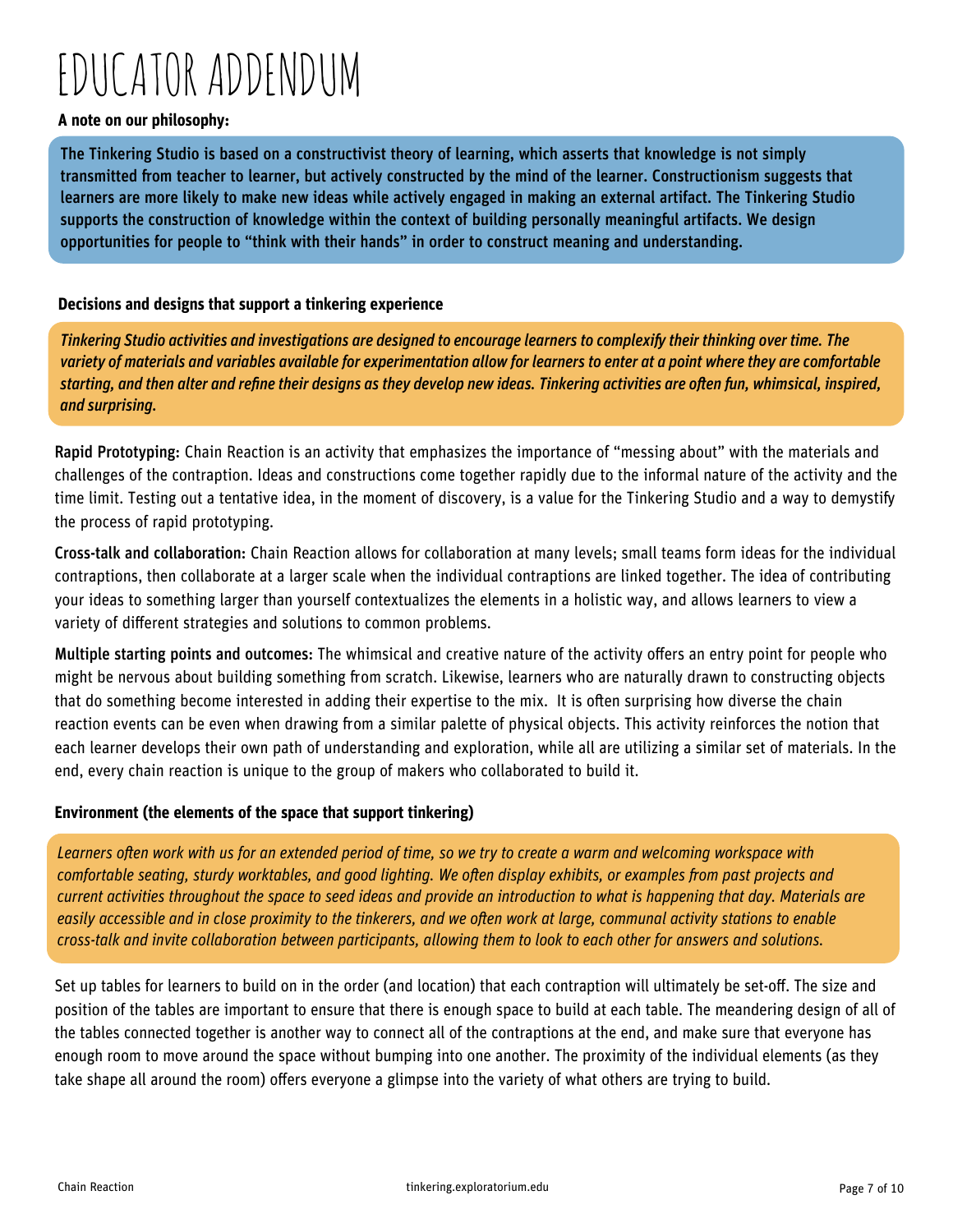When we host a Chain Reaction workshop in the Tinkering Studio, materials and tools are offered at tables along the outer edges of the workshop space so learners are encouraged to move around the room and encounter other workshop participants searching for materials or using tools. Interesting conversations occur and solutions are often found during these moments. We also support tools and materials to be used at the individual stations so it forces participants/learners to look around the entire space, and sometimes ask, "where is the hand drill, roll of string, or other material?" that are currently in use by someone else. It is a natural way for everyone to move around the workshop space throughout the construction and allows ideas to cross-pollinate.

We play ambient music in the room while people are building their chain reaction contraptions to create an environment that supports the focused work of the learners. We often find that having background music on during the tinkering activities helps to create a pleasant environment that people want to spend time in, even when faced with challenging ideas and constructions.





#### **Facilitation (the things we say and do to support learning through tinkering)**

*Facilitation is a way of teaching where you support the learner's own investigations, questions, and ideas within the framework of an activity. In the Tinkering Studio, we strive to practice a kind of facilitation that respects the individual path of the learner.*  As facilitators, we watch and wait until the precise moment to jump in and offer a hint, a material, or a new way of looking at a problem. As educators, we allow learners to feel frustration and encounter moments of failure as they work with real materials *to try to solve their own challenges.*

*There are many ways that the facilitator can influence the interactions with participants in an activity. We help people get started with the activity by giving a quick sense of the goals. We invite them into the space, and introduce the materials and tools they might use. We spark interest and sustain learner's engagement by asking questions about their work and responding*  to their answers. We support multiple outcomes of the activity and are open to the possibility of new ideas, different solutions, *and changing goals of the individual learners. We try to practice a style of facilitation where we are not teachers who transmit knowledge to passive learners, but rather are guides and co-learners on a path to understanding.* 

The most important first step for facilitating Chain Reaction is to make sure that you have spent some time experimenting with the materials and set-up yourself, in order to develop a basic understanding about what the components do, and how you can get them to work. You might try to build one or two connected chain reaction elements with friends or colleagues as a way to find out what it is really like as a learner.

Chain reaction facilitation is a combination of supporting everyone's ideas for what they want to build, and offering sound suggestions for how to make these things work. Facilitators of this activity are constantly on their toes because everyone tends to come up with a different challenge for what they want to make and how they might build it, so it's important to follow the learners path toward making something meaningful, without imposing your own ideas (as a facilitator) about how you might do this. It's important to let the mistakes, failures, and ultimately successes to come out of this process naturally, and allow the learners to own all of this for themselves. Learners will pay more attention to the things that do and do not work if their idea is being explained.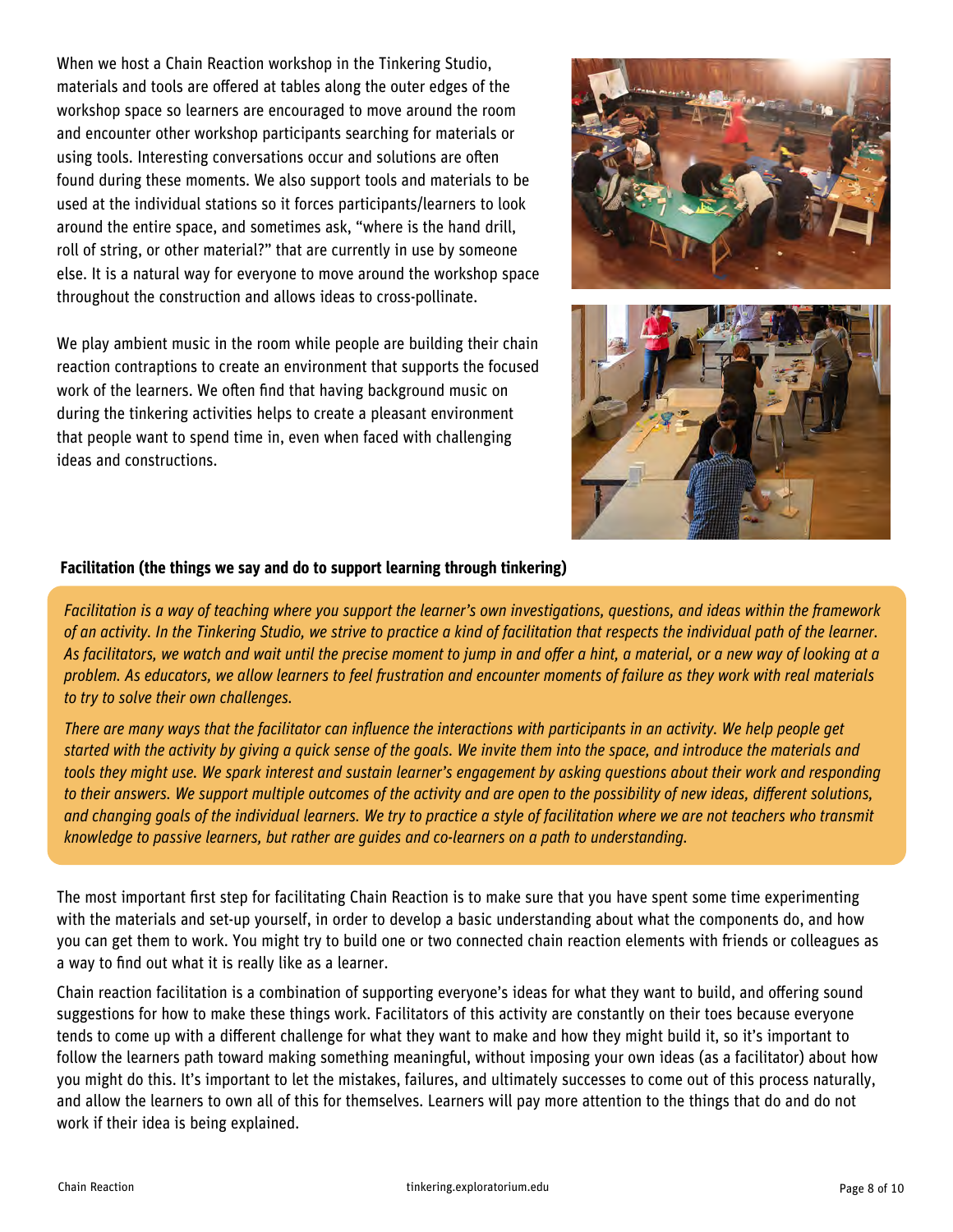An example chain reaction station is helpful to have ready at the start of the activity in order for facilitators to demonstrate the possible use of certain materials. It's important to show a way of creating a switch from simple conductive materials (tinfoil or copper tape). We like to show the switch example with a slow-moving motor to show how it can create tension and ultimately trigger something else. We usually try to include an example of rolling balls, objects tied to string, or other elements that indicate innovative uses of these materials to trigger something else in the contraption. The example is only referenced at the beginning of the activity (because we often need to use the station for two participants in the workshop). We make sure to make the example simpleenough to hint at the possible uses of the materials without creating a high bar that others might not be able to meet.

Placing a compelling object at each station and asking that they be included in the chain reaction elements is a way to offer each group a starting point to focus on, especially for those that might have a difficult time getting started with a "blank slate" (an empty table). We often facilitate teams to see what they can do to get this first object working, and then ask them how they might use other materials in the room to trigger that object to do its thing. This is a good way to facilitate the development of an understanding of how the materials in the room can be used in the chain reaction.

Sometimes the best early facilitation strategy is to be a helper. You might run and grab a specific tool or material for the learners, or you might give permission to cut, glue, or change an object or component. And often, your willingness to support the learner (in what are sometimes crazy ideas) will go a long way toward setting the expectation that you are interested in helping them think outside the box.

One technique that we use as facilitators midway in the page is to point out some of the interesting movements and accidents that you see happening. Asking about these things indicates that you are carefully watching what is going on and that you are interested in it. It also allows

you an opportunity to talk to the learners in a way that helps you develop an understanding about what they know. If you ask for specifics about the construction or why a certain thing behaves the way it does, it helps the learner to articulate why they think it is working that way and how confident they feel about it.

When the time has come to set off the Chain Reaction, the facilitator's role is more like that of a master of ceremonies. We often walk through the entire chain reaction with the group, asking each team what they designed and how they expect it to work. This helps in two ways: 1) it helps to build an expectation in the rest of the group for what is about to happen, and 2) it helps you, as the facilitator, to refer to what is supposed to work as you the chain reaction is underway. Sometimes a component will fail or work more slowly than expected, so it is helpful for you to remind everyone what is supposed to happen at each stage.

#### **Chain Reaction examples:**

A large public event https://vimeo.com/36385358 Professional Development workshop

https://vimeo.com/115017905

In the Tinkering Studio with visitors https://vimeo.com/122596112

The "making of" a Chain Reaction https://vimeo.com/102882775

After the chain reaction has been set off, it's time to get a few people in the group to say something about their process. What were the things that were tricky in this activity, and what did they do to get themselves past the tricky bits? What were some of the things that others appreciated about the elements, and what might some of them do next, if given another hour or half day? These types of discussion prompts can help start a conversation to reflect on the process of building the chain reaction contraption.